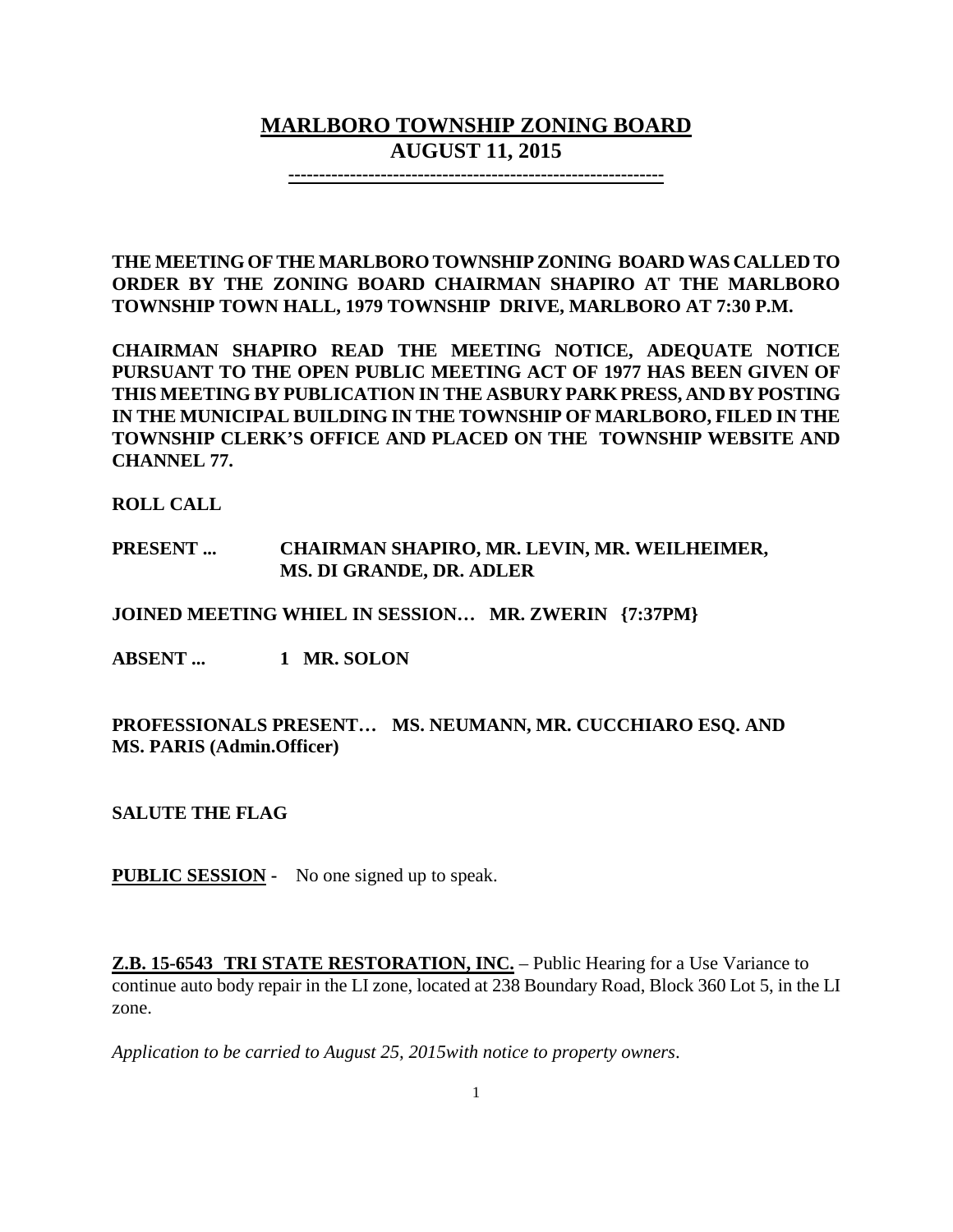**Z.B. 15-6544 TUNIT** – Public Hearing for Bulk Variance for existing non-conformities and for structures built without permits in a residential zone, located at 30 Boundary Road, Block 214 Lot 31, in the LC zone

Armen McOmber Esq. was sworn in and gave testimony. Mr. McOmber called Mark Leber. Marc Leber P.E. was sworn in and gave testimony. Mr. Leber stated the property was part of a three lot subdivision in 1978. This property is in the LC zone but was subdivided using the R-20 requirements. After doing a planning analysis the property complies with the R-20 zone. Mr. Leber stated that part of the retaining wall along the driveway is in the right of way. Due to the topography of the property, there is approximately a four to five foot elevation change along the driveway right up to the road. The retaining walls will need to remain in order to retain the earth and permit the entry to the property. If the walls were to be removed, significate grading would need to take place even into the neighboring property. Mr. Cucchiaro inquired about the retaining wall in the rear of the property. Mr. Leber stated that a fence will be proposed for safety reasons. Ms. Neumann asked about a proposed hedgerow along the wall for a safety barrier. Mr. Leber stated again that a fence would be installed, not a hedge. Ms. Neumann asked if the retaining wall was going to be modified or will it be removed and reconstructed. Mr. McOmber stated that the Architect will answer to that. Mr. Cucchiaro stated that the applicant needs to get a property right from the Township regarding the encroachment of the right of way. Jerry Lemega Architect for the applicant was sworn in and gave testimony. Mr. Lemega stated that he inspected the wall for it structural integrity and recommended that the applicant reinforce the wall. Mr. Lemega found that the retaining wall crossed over the property line onto the neighbor's property. Mr. McOmber asked what Mr. Lemega would propose to remediate the concerns of the neighbor with regards to the height of the wall. Mr. Lemega suggested that the applicant elevate the grade to help support the wall as well as remove one to two courses of the wall.

Mr. Cucchiaro recommended that the applicant come back with a detailed plan correcting the issues that the Board and the Board's professionals have with this application.

*Application to be carried to September 8, 2015 without further notice to property owners*.

#### **Z.B. 15-6542 MEL CORPORATION d/b/a CHAMPION SPORTS – Public Hearing for a Use Variance to construct a 10,000 sq. ft. warehouse addition to the existing warehouse with 600 sq. ft. addition for loading docks, located at 1 Champion Way, Block 359 Lot 2.01, in the LI zone.**

Salvatore Alfieri was sworn in and introduced the application to the board.

The applicant proposes to construct a 10,000 square foot (50 feet by 200 feet) one-story addition along the front façade of the building and a 600 square foot (20 feet by 30 feet) loading area building addition near the southeast building corner. Minor revisions to the existing pavement area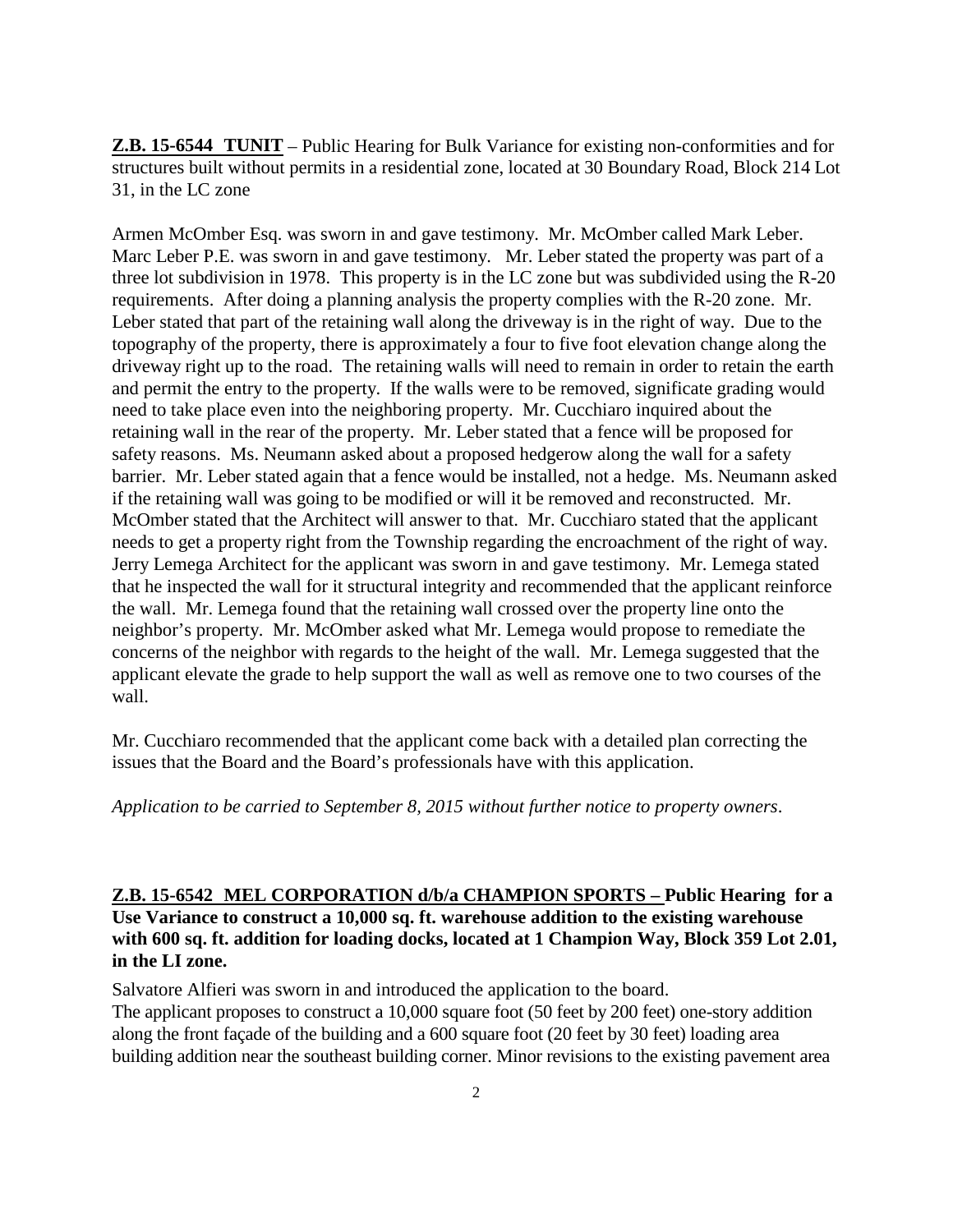are also proposed at the loading area addition as well as an existing refuse enclosure to be relocated onsite, which will provide a 15 foot setback from the Vanderburg Road right-of-way line. Salvatore Alfieri, Esq. stated that preliminary and final site plan approval had previously been received from the Planning Board for the existing structures and improvements. He stated the Applicant is now seeking to expand and requires a variance for floor area ratio requirements. Howard Miller was sworn in and gave testimony. Mr. Meller explained that he currently operates a business on the site where he distributes sporting goods. He stated that his business was expanding and he needed additional warehouse space to store materials. He testified that he is a wholesaler and does not conduct retail sales out of the site. Mr. Meller further stated that the existing sign is located within the right-of-way and as a result of this application would be relocated from its current location. He further stated that there will not be any tree removal in the area of the relocated dumpster.

Laurelei Totten, PE, PP. was sworn in and gave testimony. Ms. Totten stated that the Applicant was seeking a 10,000 square foot building addition along with a 600 foot addition in the rear of the building near the loading dock. She stated that stormwater on the site is handled through roof leaders which drain into inlets on the property.

### **PUBLIC**

#### *In workshop*

Offered: Chairman Shapiro

Second: Mr. Levin

Mr. Levin has no issues with this application. Mr. Zwerin has no issues with the proposed application. Mr. Weilheimer stated that is was a well done application. Ms. DiGrande has no issues. Dr. Adler has no issues with the application. Chairman Shapiro said he has no issue with the application.

#### *Out of Workshop*

Offered: Chairman Shapiro

Second: Mr. Zwerin